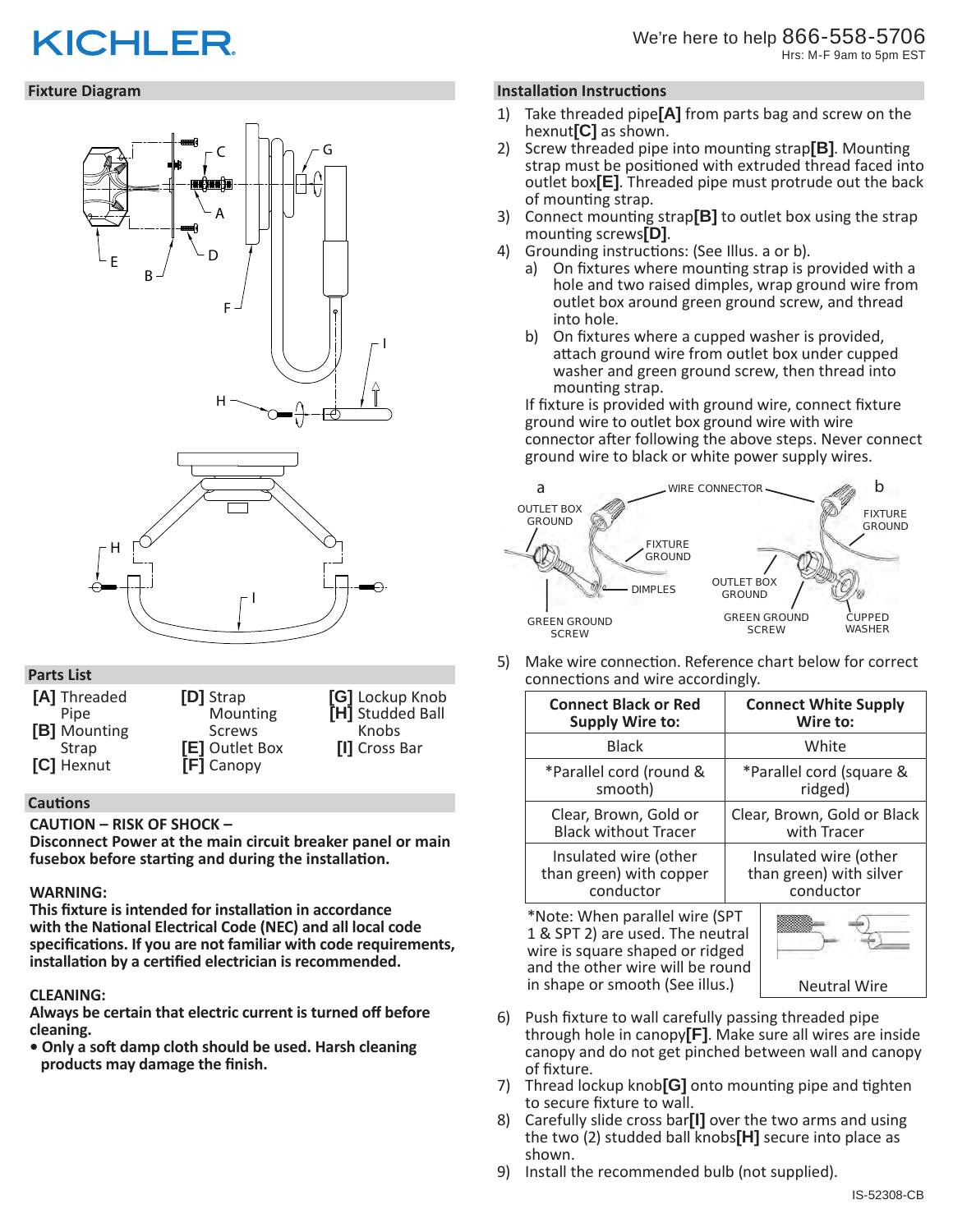

## **Diagramme d'appareils**



## **Liste des Pièces**

| [A] Tube Fileté  | <b>D</b> Vis de  | [G] Boule de      |
|------------------|------------------|-------------------|
| [B] Sangle de    | Fixation de la   | Blocage           |
| Fixation         | Sangle           | [H] Boutons-balle |
| <b>[C]</b> Écrou | [E] Boîte de     | à Tige            |
| Hexagonal        | Sortie           | [I] Traverse      |
|                  | <b>[F]</b> Cache |                   |

## **Précautions**

**ATTENTION – RISQUE DE DÉCHARGES ÉLECTRIQUES - Couper le courant au niveau du panneau du disjoncteur du circuit principal ou de la boîte à fusibles principale avant de procéder à l'installation.**

#### **ATTENTION:**

**Ce luminaire doit être installé conformément aux codes d'électricité nationaux (NEC) et satisfaire toutes les spécifications des codes locaux. Si vous ne connaissez pas les exigences de ces codes, il est recommandé de confier l'installation à un électricien certifié.**

#### **NETTOYAGE :**

**Soyez toujours certain que l'alimentation électrique du luminaire est fermée avant le nettoyage.**

**• N'utilisez qu'un chiffon doux humide. Les produits de nettoyage acides/abrasifs peuvent endommager le fini.**

# **Instructions d'installation**

- 1) Sortez le tube fileté**[A]** du sac de pièces et visser l'écrou hexagonal**[C]** sur le tube fileté (voir illustration).
- 2) Visser tube fileté sur une sangle de fixation**[B]**. La sangle de fixation doit être positionné avec fil extrudé rencontré en boîte de sortie**[E]**. Tube fileté doit dépasser de l'arrière de la sangle de fixation.
- 3) Fixez la sangle de fixation**[B]** à la boîte de sortie à l'aide
- 4) Connecter les fils. Se reporter au tableau ci-dessous pour faire les connexions.

| Connecter le fil noir ou                                                                                                                                                    | Connecter le fil blanc de      |  |
|-----------------------------------------------------------------------------------------------------------------------------------------------------------------------------|--------------------------------|--|
| rouge de la boite                                                                                                                                                           | la boîte                       |  |
| A Noir                                                                                                                                                                      | A Blanc                        |  |
| *Au cordon parallèle (rond                                                                                                                                                  | *Au cordon parallèle (à        |  |
| et lisse)                                                                                                                                                                   | angles droits el strié)        |  |
| Au transparent, doré,                                                                                                                                                       | Au transparent, doré,          |  |
| marron, ou noir sans fil                                                                                                                                                    | marron, ou noir avec un til    |  |
| distinctif                                                                                                                                                                  | distinctif                     |  |
| Fil isolé (sauf fil vert) avec                                                                                                                                              | Fil isolé (sauf fil vert) avec |  |
| conducteur en cuivre                                                                                                                                                        | conducteur en argent           |  |
| *Remarque: Avec emploi d'un<br>fil paralléle (SPT 1 et SPT 2). Le<br>fil neutre est á angles droits ou<br>strié et l'autre fil doit étre rond<br>ou lisse (Voir le schéma). | <b>Fil Neutre</b>              |  |

- 5) Rapprochez le luminaire du mur en passant soigneusement le tube fileté par le trou du cache**[F]**. Assurez-vous que tous les fils sont à l'intérieur du cache et ne sont pas pincés entre le mur et le cache du luminaire.
- 6) Vissez le boule de blocage**[G]** sur le tube de montage et serrez pour fixer le luminaire au mur.
- 7) Glisser délicatement la traverse**[I]** par-dessus les deux bras et à l'aide des deux (2) boutons-balle à tige**[H]** fixer en place tel qu'illustré.
- 8) Installer l'ampoule recommandée (non fournie).